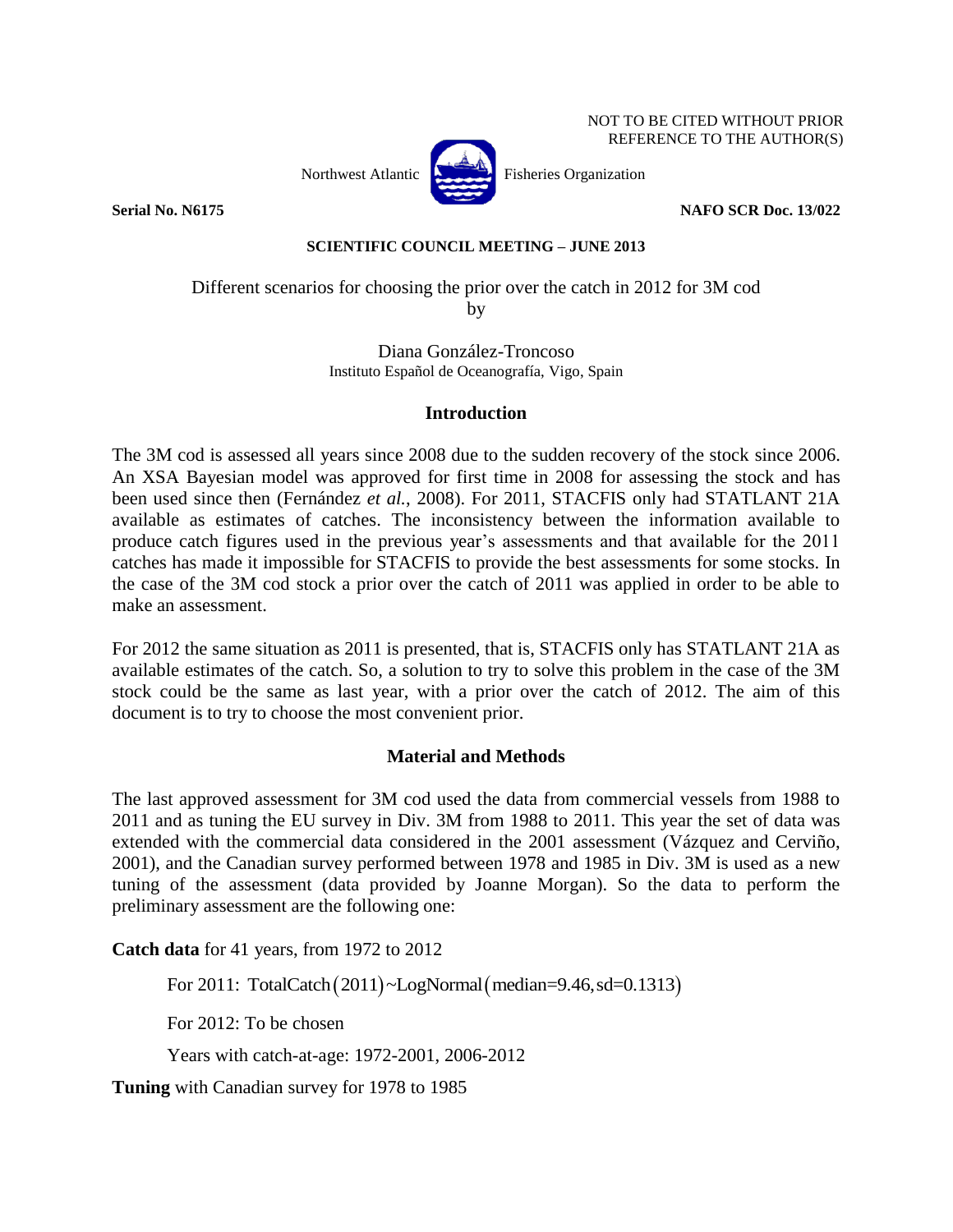EU survey for 1988 to 2012

More details about the data used will be provided in the SCR of the assessment during the SC of NAFO.

The median of the prior of the catch in 2011 was chosen taking into account that the effort from 2010 to 2011 was increased around a 30% and that the STACFIS estimation for the catches in 2010 was 9 281 tons.

Four different options for the prior over the total catch in 2012 were considered:

Option 1. As the TAC in 2012 (9 280 tons) is very similar to the TAC in 2011 (10 000 tons) and a preliminary exploration of some of the fleets that fish 3M cod lead in a similar effort in 2012 than in 2011, the first option is to choose a prior of the catch of 2012 equal to the prior of the catch in 2011:

 $Total Catch (2012) ~LogNormal (median=9.46, sd=0.1313)$ 

Option 2. Taking into account that this is the second year that we have no consistent estimation of the catch, it is possible that the uncertainty on the knowledge of the actual catch could be higher than last year. For that, a prior of the catch of 2012 equal to the prior of the catch in 2011 with a shift of 20% in the SD is considered:

 $Total Catch (2012) ~LogNormal (median=9.46, sd=0.3136)$ 

Option 3. As the TAC in 2012 is not equal to the TAC in 2011 but lower, a shift over the median of the prior of the catch in 2011 can be used as the median of the prior of the catch in 2012. This shift can be lower or higher, so a possibility can be a prior of the catch of 2012 equal to the prior of the catch in 2011 with a shift in the median via an uniform(0.9,1.1), which means a shift of 10% in the median of 2012 with regards to 2011:

 $shift\text{-}{dunif}(0.9,1.1)$  $Total Catch (2012) ~LogNormal (median=9.46+ln (shift), sd=0.1313)$ 

Option 4. In each iteration of the Bayesian assessment, a posterior median for the catch of 2011 and a catch of 2012 over the logNormal is chosen. It seems to be logical than both medians were more or less the same in the same iteration, but with the previous priors it could happen than in the same iteration the posterior median of the catch of 2011 was around 9 000 tons but near 20 000 tons for 2012. So, the two medians in the same iteration were linked via an uniform in order to avoid a difference of more than a 10% between both medians in each iteration via an uniform.

 $shift\text{-}{dunif}(0.9,1.1)$ 

 $Total Catch (2012) ~LogNormal (median = Catch (2011) + ln (shift), sd = 0.1313)$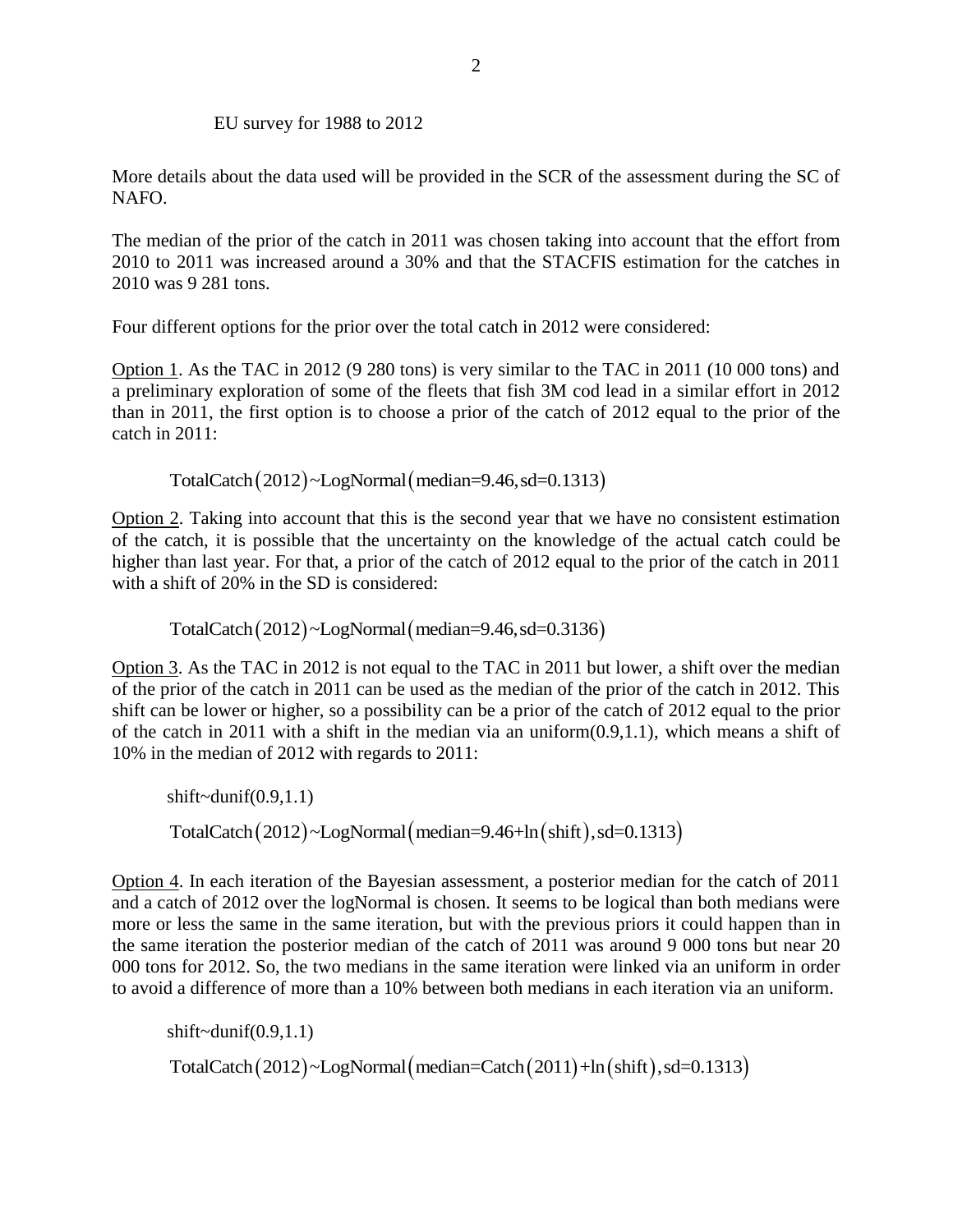To run the preassessments, 1000 iterations of the Bayesian model (instead of 5000 as it is usual in the assessment) were performed.

### **Results**

For the four options, the prior and the posterior over the catch can be seen in Figure 1. In Table 1 the posterior median and the 5% and 95% percentiles for catch of 2011 and 2012 is presented, as far as the results of the posterior median for the 2011 catch resulting from last year assessment. The results of the preassessments with the different options could be seen for Total Biomass (Table 2, Figure 2), SSB (Table 3, Figure 3), Recruitment (Table 4, Figure 4) and  $F_{bar}$  (Table 5, Figure 5). A graph comparing Total Biomass and Total Abundance is presented in Figure 6. And the PR for 2011 and 2012 with the different options is shown in Figure 7.

As we can see, there is no an important update of the posterior median catch of 2011 this year in any option. Note that every time the assessment is run, a new posterior median will result. It is interesting to be noted that the only option for which the posterior median of the catch for 2011 is higher than the last year posterior median is the option 4, in which the catch of 2012 depends on the catch of 2011 in each iteration. The value of the posterior median is quite different in each option, being the Options 1 and 3 the ones in which the posterior median for 2012 is closer to the posterior median in 2011 (around 13 500 - 14 000 tons), and Option 2 the more different (with a posterior median of the catch of 2012 of almost 19 000 tons). The standard deviation is more or less the same for the posterior of the catch of 2011, but for the posterior of the catch of 2012 there are lot of difference for Option 2 (higher) and a bit less for Option 4. In those two options the update of the posterior median catch for 2012 with regards to the median of the prior is quite important. In all the cases, Option 2 is the one that has more differences with the rest of the options.

For the results of the assessment, Option 2 is the one that is more different to the rest of the options, particularly with regards to the  $F_{bar}$ , which is consistent with a higher catch. Besides that, in that option the biomass and the SSB is higher than in the rest of the options. Nevertheless, the results of the preassessments for the four options give us the same view of the stock.

### **Conclusions**

As we have no actual knowledge about the catch of 2012 but the stability of the effort, it seems that the best option could be Option 1, as it is the simplest one and the assumptions about it are not too restrictive. The results of the preassessment are quite similar in all the analyzed scenarios.

#### **References**

- Fernández, C., S. Cerviño and A. Vázquez, 2008. Assessment of the Cod Stock in NAFO Division 3M. NAFO SCR Doc. 08/26. Serial Number N5391
- Vázquez, A. and S. Cerviño, 2001. A Review of the Status of the Cod Stock in NAFO Division 3M. NAFO SCR Doc. 01/60. Serial Number N4438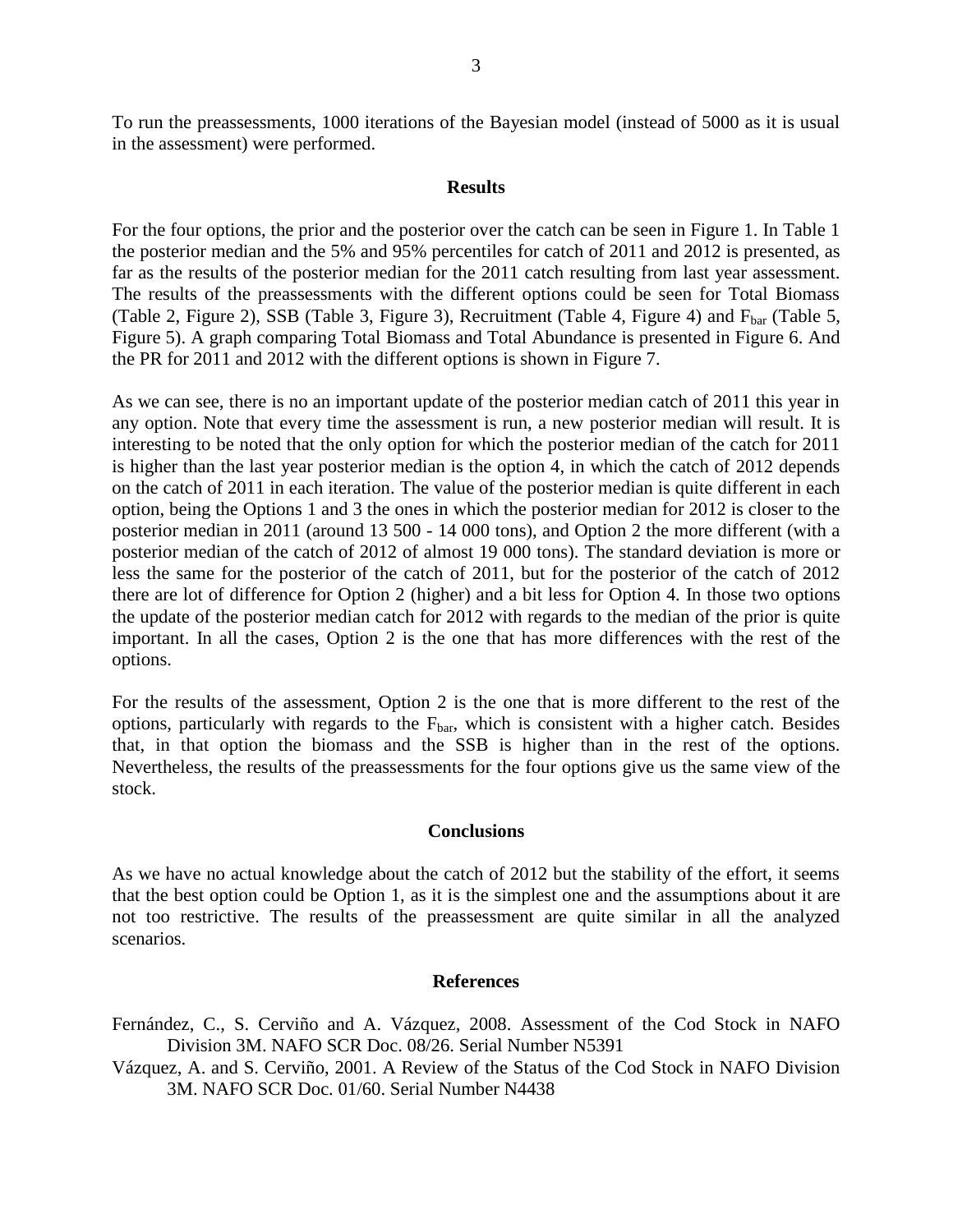|                 |      | 50%   | 5%    | 95%   | <b>SD</b> |
|-----------------|------|-------|-------|-------|-----------|
|                 | 2011 | 13550 | 10989 | 16784 | 1799      |
| <b>Option 1</b> | 2012 | 13670 | 11089 | 17241 | 1832      |
| <b>Option 2</b> | 2011 | 13430 | 10720 | 16751 | 1873      |
|                 | 2012 | 18980 | 11279 | 31921 | 6454      |
| <b>Option 3</b> | 2011 | 13735 | 10900 | 17121 | 1848      |
|                 | 2012 | 13930 | 10889 | 17661 | 2130      |
| <b>Option 4</b> | 2011 | 14580 | 11860 | 18230 | 1951      |
|                 | 2012 | 16020 | 11428 | 21731 | 3095      |
| Last year ass   | 2011 | 13900 | 11020 | 17321 | 1898      |

**Table 1.-** posterior median and the 5% and 95% percentiles for catch of 2011 and 2012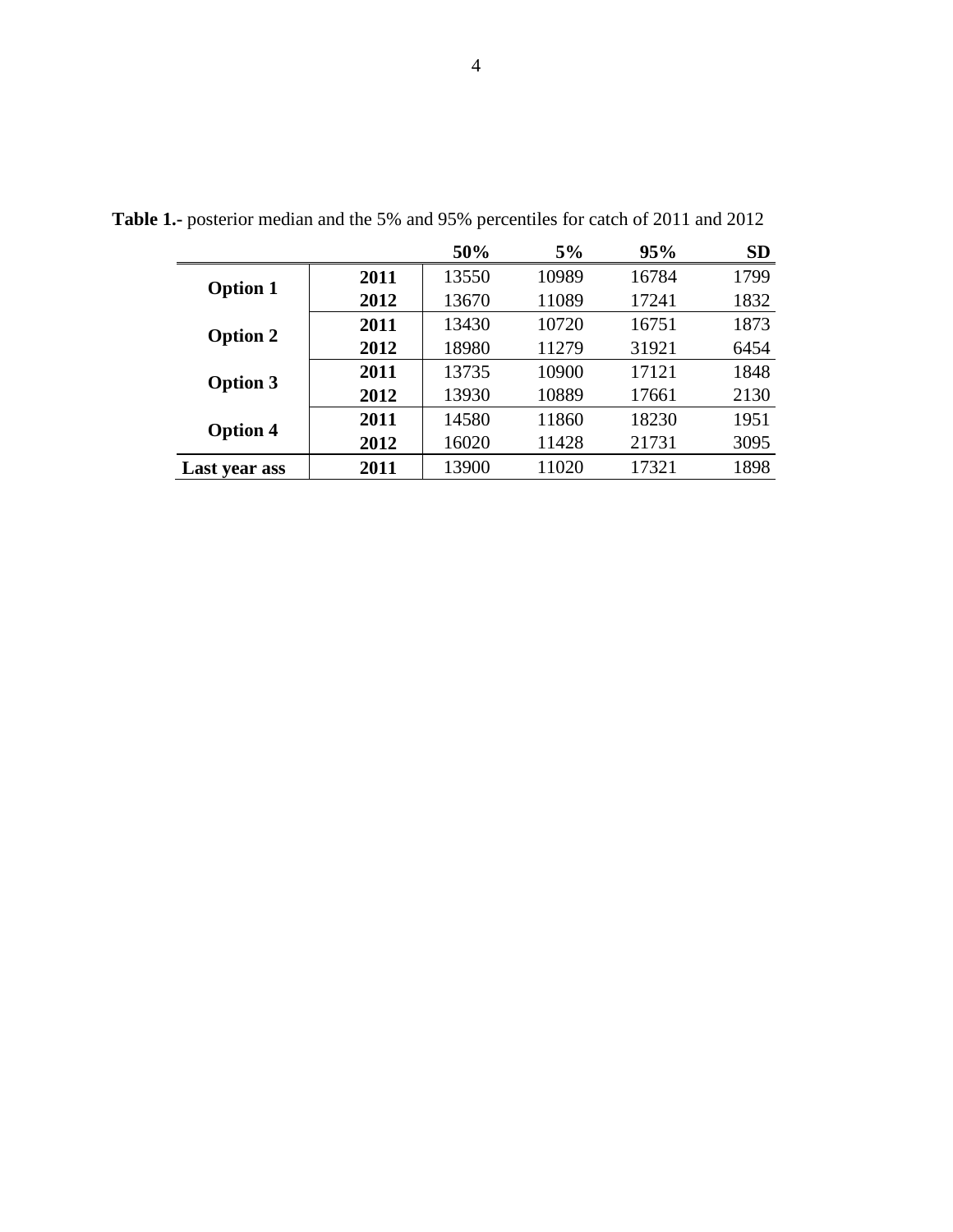**Table 2.-** Posterior results: Total Biomass.

|      | <b>Option 1</b> |       |        | <b>Option 2</b> |       | Option 3 |        |       | <b>Option 4</b> |        |       |        |
|------|-----------------|-------|--------|-----------------|-------|----------|--------|-------|-----------------|--------|-------|--------|
| Year | 50%             | 5%    | 95%    | 50%             | 5%    | 95%      | 50%    | 5%    | 95%             | 50%    | 5%    | 95%    |
| 1972 | 82480           | 78329 | 88323  | 82295           | 78188 | 87441    | 81527  | 78093 | 86830           | 81857  | 78111 | 86550  |
| 1973 | 48785           | 45643 | 53143  | 48543           | 45495 | 52652    | 48083  | 45341 | 51887           | 48294  | 45541 | 51902  |
| 1974 | 51946           | 47535 | 59461  | 51626           | 47279 | 58293    | 51027  | 47092 | 57372           | 51287  | 47246 | 57155  |
| 1975 | 66035           | 59066 | 76517  | 65524           | 58876 | 75215    | 64218  | 58352 | 73343           | 64835  | 58782 | 73374  |
| 1976 | 107544          | 98118 | 121391 | 107192          | 97907 | 119721   | 105467 | 97471 | 116957          | 106149 | 97823 | 116659 |
| 1977 | 82490           | 76735 | 92621  | 82040           | 76260 | 91106    | 81150  | 75953 | 88799           | 81545  | 75934 | 89444  |
| 1978 | 55806           | 52398 | 60830  | 55515           | 52248 | 60399    | 55126  | 51901 | 59468           | 55175  | 52128 | 59470  |
| 1979 | 49218           | 45296 | 55507  | 48858           | 45243 | 55023    | 48390  | 44978 | 53761           | 48409  | 45114 | 53563  |
| 1980 | 30477           | 27642 | 35981  | 30367           | 27644 | 35384    | 29952  | 27269 | 34363           | 30104  | 27327 | 34216  |
| 1981 | 33516           | 29296 | 40127  | 33419           | 29154 | 39950    | 32817  | 28766 | 39073           | 32903  | 28895 | 39258  |
| 1982 | 29477           | 26894 | 33304  | 29374           | 26935 | 32742    | 28888  | 26673 | 32321           | 29110  | 26816 | 32301  |
| 1983 | 39277           | 35296 | 44873  | 38948           | 35328 | 44166    | 38444  | 35033 | 43034           | 38635  | 35038 | 43209  |
| 1984 | 45026           | 41059 | 50430  | 44854           | 41093 | 49481    | 44309  | 40928 | 48734           | 44366  | 40978 | 49089  |
| 1985 | 38038           | 35447 | 41703  | 37931           | 35430 | 41141    | 37544  | 35421 | 40550           | 37693  | 35502 | 40587  |
| 1986 | 39949           | 36197 | 45396  | 39740           | 36193 | 44671    | 39246  | 36045 | 43833           | 39299  | 36100 | 44039  |
| 1987 | 52562           | 47310 | 60296  | 52315           | 47172 | 58948    | 51657  | 47176 | 57836           | 51780  | 47408 | 57547  |
| 1988 | 64412           | 59496 | 71183  | 64105           | 59418 | 70235    | 63583  | 59396 | 68890           | 63654  | 59480 | 68583  |
| 1989 | 104367          | 98177 | 112537 | 104021          | 98058 | 111584   | 103054 | 97886 | 110154          | 103424 | 97950 | 109860 |
| 1990 | 64003           | 60604 | 68861  | 63852           | 60378 | 68570    | 63298  | 60227 | 67591           | 63600  | 60425 | 67324  |
| 1991 | 43902           | 40902 | 48272  | 43817           | 40795 | 48065    | 43281  | 40684 | 47001           | 43515  | 40676 | 47111  |
| 1992 | 57832           | 54800 | 61987  | 57625           | 54683 | 61524    | 57176  | 54545 | 60816           | 57308  | 54622 | 60771  |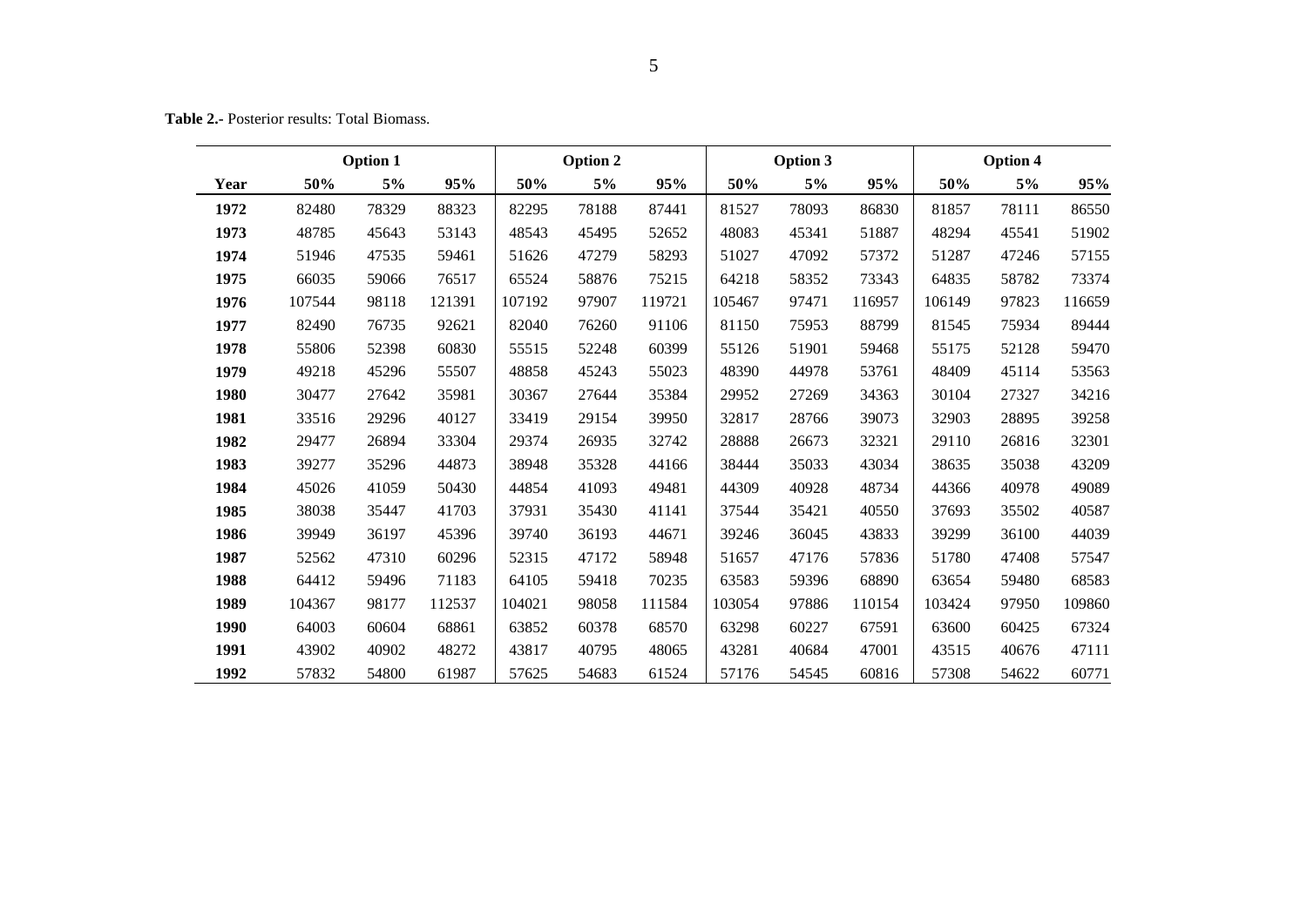**Table 2 (cont.).-** Posterior results: Total Biomass.

| <b>Option 1</b> |       |       |       |       | <b>Option 2</b> |       |       | <b>Option 3</b> |       | Option 4 |       |       |  |
|-----------------|-------|-------|-------|-------|-----------------|-------|-------|-----------------|-------|----------|-------|-------|--|
| Year            | 50%   | 5%    | 95%   | 50%   | 5%              | 95%   | 50%   | $5\%$           | 95%   | 50%      | 5%    | 95%   |  |
| 1993            | 45771 | 42845 | 49846 | 45578 | 42822           | 49365 | 45053 | 42630           | 48484 | 45384    | 42808 | 48922 |  |
| 1994            | 49444 | 46143 | 54651 | 49430 | 46157           | 54483 | 49037 | 46158           | 54309 | 49085    | 46201 | 53633 |  |
| 1995            | 22475 | 21216 | 24374 | 22473 | 21203           | 24211 | 22299 | 21194           | 23847 | 22352    | 21265 | 23977 |  |
| 1996            | 5726  | 5124  | 6706  | 5732  | 5093            | 6703  | 5669  | 5077            | 6569  | 5674     | 5090  | 6576  |  |
| 1997            | 4831  | 4157  | 5892  | 4873  | 4137            | 5954  | 4840  | 4107            | 5881  | 4778     | 4109  | 5866  |  |
| 1998            | 3487  | 2641  | 4951  | 3574  | 2604            | 4986  | 3539  | 2566            | 4892  | 3481     | 2583  | 4982  |  |
| 1999            | 2525  | 1686  | 3847  | 2563  | 1743            | 3856  | 2555  | 1703            | 3923  | 2488     | 1726  | 3855  |  |
| 2000            | 2311  | 1438  | 3890  | 2387  | 1463            | 3861  | 2374  | 1429            | 4009  | 2310     | 1438  | 3909  |  |
| 2001            | 1952  | 1472  | 2680  | 2024  | 1388            | 2818  | 2050  | 1335            | 2749  | 1928     | 1363  | 2562  |  |
| 2002            | 2273  | 1802  | 2988  | 2359  | 1731            | 3154  | 2395  | 1669            | 3105  | 2267     | 1708  | 2896  |  |
| 2003            | 2538  | 2094  | 3247  | 2632  | 2015            | 3412  | 2676  | 1954            | 3390  | 2560     | 2028  | 3153  |  |
| 2004            | 4117  | 3493  | 5001  | 4249  | 3411            | 5212  | 4258  | 3300            | 5180  | 4145     | 3410  | 4917  |  |
| 2005            | 4520  | 3823  | 5319  | 4641  | 3855            | 5502  | 4594  | 3714            | 5546  | 4507     | 3778  | 5280  |  |
| 2006            | 7019  | 5731  | 8896  | 7152  | 5837            | 8774  | 6820  | 5612            | 8583  | 6884     | 5609  | 8609  |  |
| 2007            | 13040 | 10513 | 16750 | 13347 | 10811           | 16714 | 12727 | 10342           | 16216 | 12867    | 10589 | 16150 |  |
| 2008            | 20270 | 16478 | 25976 | 20892 | 17010           | 26286 | 19744 | 16327           | 24751 | 20187    | 16485 | 25320 |  |
| 2009            | 30644 | 25166 | 37461 | 31839 | 26195           | 38741 | 30033 | 25089           | 36376 | 30615    | 25769 | 37724 |  |
| 2010            | 45377 | 38424 | 54393 | 46976 | 39798           | 55996 | 44944 | 38093           | 53090 | 45699    | 39156 | 54717 |  |
| 2011            | 52887 | 43418 | 67158 | 55829 | 45047           | 70251 | 53051 | 42556           | 65483 | 54030    | 44225 | 67752 |  |
| 2012            | 62816 | 46725 | 88630 | 66600 | 49308           | 91351 | 61483 | 45406           | 86793 | 62142    | 46688 | 85955 |  |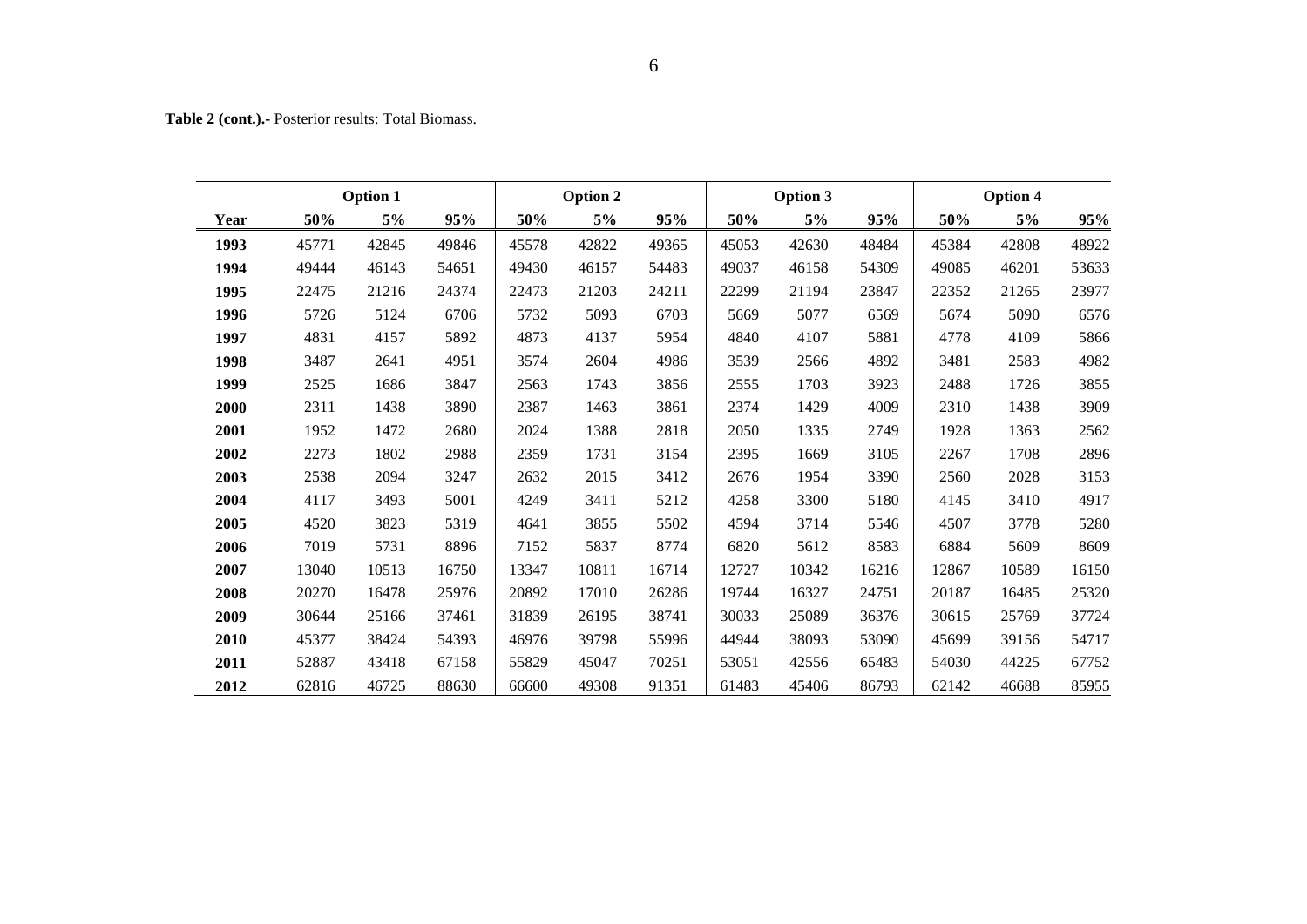**Table 3.-** Posterior results: SSB.

|      | <b>Option 1</b> |       |       |       | Option 2 |       |       | Option 3 |       | Option 4 |       |       |  |
|------|-----------------|-------|-------|-------|----------|-------|-------|----------|-------|----------|-------|-------|--|
| Year | 50%             | 5%    | 95%   | 50%   | 5%       | 95%   | 50%   | 5%       | 95%   | 50%      | 5%    | 95%   |  |
| 1972 | 36483           | 33479 | 40217 | 36395 | 33498    | 40114 | 36200 | 33321    | 39733 | 36264    | 33500 | 39898 |  |
| 1973 | 20004           | 17030 | 23460 | 19935 | 17127    | 23470 | 19884 | 16974    | 23505 | 20026    | 16983 | 23236 |  |
| 1974 | 14956           | 13172 | 19403 | 14878 | 13133    | 19567 | 14764 | 13043    | 18907 | 14897    | 13138 | 19470 |  |
| 1975 | 7593            | 6179  | 11344 | 7561  | 6153     | 11365 | 7489  | 6110     | 11236 | 7593     | 6228  | 11364 |  |
| 1976 | 8521            | 6585  | 12592 | 8440  | 6571     | 12633 | 8285  | 6550     | 11384 | 8450     | 6485  | 12305 |  |
| 1977 | 20780           | 16922 | 27544 | 20806 | 16964    | 27105 | 20522 | 16975    | 26107 | 20611    | 16947 | 27151 |  |
| 1978 | 28237           | 23498 | 33686 | 28020 | 23346    | 33489 | 27915 | 23156    | 33428 | 27856    | 23031 | 33173 |  |
| 1979 | 23934           | 20985 | 28746 | 23870 | 21008    | 28339 | 23605 | 20955    | 27948 | 23652    | 21025 | 28218 |  |
| 1980 | 11463           | 9757  | 15710 | 11421 | 9726     | 15430 | 11205 | 9639     | 14939 | 11238    | 9633  | 15049 |  |
| 1981 | 13137           | 9271  | 19230 | 13102 | 9361     | 18872 | 12890 | 9219     | 18453 | 12834    | 9204  | 19094 |  |
| 1982 | 13063           | 11559 | 15254 | 13071 | 11593    | 15099 | 12976 | 11356    | 15389 | 13034    | 11510 | 15308 |  |
| 1983 | 11985           | 10390 | 14390 | 11904 | 10430    | 14117 | 11833 | 10232    | 14169 | 11849    | 10242 | 14118 |  |
| 1984 | 19224           | 16960 | 22204 | 19148 | 16965    | 21995 | 19008 | 16710    | 21812 | 19015    | 16790 | 21960 |  |
| 1985 | 20608           | 19051 | 22650 | 20578 | 19075    | 22455 | 20483 | 18896    | 22242 | 20556    | 18925 | 22350 |  |
| 1986 | 15384           | 13745 | 18063 | 15346 | 13834    | 17916 | 15314 | 13697    | 17994 | 15252    | 13676 | 18032 |  |
| 1987 | 12420           | 11061 | 15357 | 12371 | 11015    | 15305 | 12429 | 10964    | 15024 | 12372    | 11104 | 15115 |  |
| 1988 | 19172           | 15304 | 24036 | 18980 | 15350    | 23805 | 18966 | 15337    | 23265 | 18963    | 15392 | 23288 |  |
| 1989 | 33492           | 27330 | 41065 | 33372 | 27434    | 40520 | 33182 | 27263    | 40603 | 33361    | 27259 | 40016 |  |
| 1990 | 25261           | 21930 | 29450 | 25160 | 21926    | 29437 | 25030 | 21656    | 29117 | 25062    | 21880 | 28880 |  |
| 1991 | 17693           | 14931 | 21058 | 17709 | 14973    | 21084 | 17462 | 14795    | 20686 | 17501    | 14912 | 20969 |  |
| 1992 | 20778           | 18428 | 23889 | 20744 | 18326    | 23786 | 20702 | 18474    | 23516 | 20742    | 18384 | 23494 |  |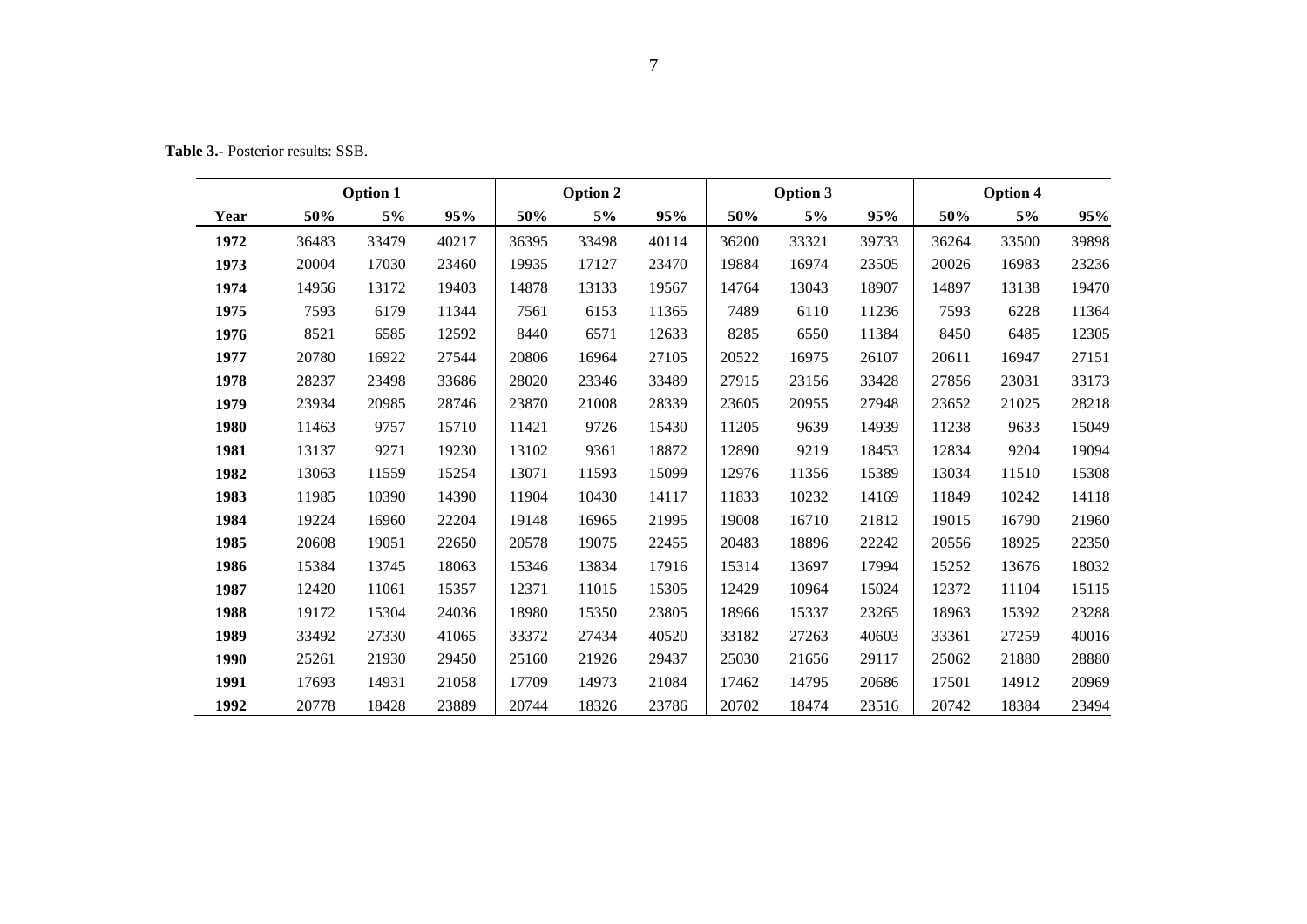| ٠ | 7<br>ć       |  |
|---|--------------|--|
|   | ٠<br>۰,<br>۹ |  |

| <b>Table 3 (cont.).</b> Posterior results: SSB. |  |
|-------------------------------------------------|--|
|                                                 |  |

| <b>Option 1</b> |       |       |       | Option 2 |       |       |       | Option 3 |       | Option 4 |       |       |  |
|-----------------|-------|-------|-------|----------|-------|-------|-------|----------|-------|----------|-------|-------|--|
| Year            | 50%   | 5%    | 95%   | 50%      | 5%    | 95%   | 50%   | $5\%$    | 95%   | 50%      | 5%    | 95%   |  |
| 1993            | 10481 | 8915  | 13016 | 10456    | 8898  | 12914 | 10311 | 8851     | 12597 | 10412    | 8899  | 13169 |  |
| 1994            | 21394 | 18554 | 26123 | 21445    | 18468 | 26567 | 21278 | 18369    | 26297 | 21293    | 18485 | 25690 |  |
| 1995            | 19251 | 18021 | 20968 | 19217    | 18024 | 20807 | 19089 | 17975    | 20616 | 19164    | 18028 | 20706 |  |
| 1996            | 3468  | 3099  | 4112  | 3473     | 3080  | 4110  | 3450  | 3078     | 4063  | 3451     | 3070  | 4065  |  |
| 1997            | 3246  | 2731  | 4202  | 3285     | 2698  | 4133  | 3274  | 2691     | 4104  | 3232     | 2685  | 4167  |  |
| 1998            | 3278  | 2446  | 4719  | 3360     | 2425  | 4774  | 3322  | 2361     | 4665  | 3279     | 2384  | 4752  |  |
| 1999            | 2375  | 1552  | 3678  | 2430     | 1614  | 3716  | 2415  | 1578     | 3776  | 2348     | 1573  | 3711  |  |
| 2000            | 2153  | 1294  | 3695  | 2249     | 1316  | 3654  | 2235  | 1282     | 3860  | 2158     | 1293  | 3791  |  |
| 2001            | 1766  | 1272  | 2461  | 1835     | 1176  | 2612  | 1867  | 1169     | 2531  | 1745     | 1190  | 2347  |  |
| 2002            | 1980  | 1535  | 2687  | 2065     | 1428  | 2836  | 2106  | 1408     | 2797  | 1974     | 1426  | 2600  |  |
| 2003            | 2277  | 1836  | 2950  | 2371     | 1770  | 3123  | 2418  | 1722     | 3106  | 2281     | 1766  | 2914  |  |
| 2004            | 3376  | 2802  | 4226  | 3504     | 2737  | 4429  | 3542  | 2672     | 4481  | 3430     | 2774  | 4189  |  |
| 2005            | 3724  | 3148  | 4452  | 3822     | 3156  | 4605  | 3831  | 3062     | 4658  | 3752     | 3147  | 4408  |  |
| 2006            | 4048  | 3241  | 5029  | 4145     | 3335  | 5056  | 4005  | 3241     | 5106  | 4008     | 3238  | 5006  |  |
| 2007            | 5714  | 4390  | 7595  | 5809     | 4529  | 7594  | 5704  | 4394     | 7490  | 5639     | 4503  | 7540  |  |
| 2008            | 10117 | 8154  | 12975 | 10284    | 8234  | 12988 | 9941  | 8058     | 12689 | 10080    | 8123  | 12808 |  |
| 2009            | 19416 | 15921 | 24548 | 19906    | 16090 | 24830 | 19179 | 15736    | 23823 | 19463    | 16006 | 24143 |  |
| 2010            | 32479 | 27358 | 39810 | 33561    | 28302 | 40878 | 32484 | 27290    | 38959 | 32941    | 27808 | 39616 |  |
| 2011            | 33343 | 26198 | 44257 | 34953    | 27532 | 45536 | 33515 | 26595    | 43175 | 34094    | 27133 | 45302 |  |
| 2012            | 29065 | 21700 | 40835 | 32136    | 23119 | 43788 | 28836 | 21369    | 41331 | 29501    | 22559 | 41304 |  |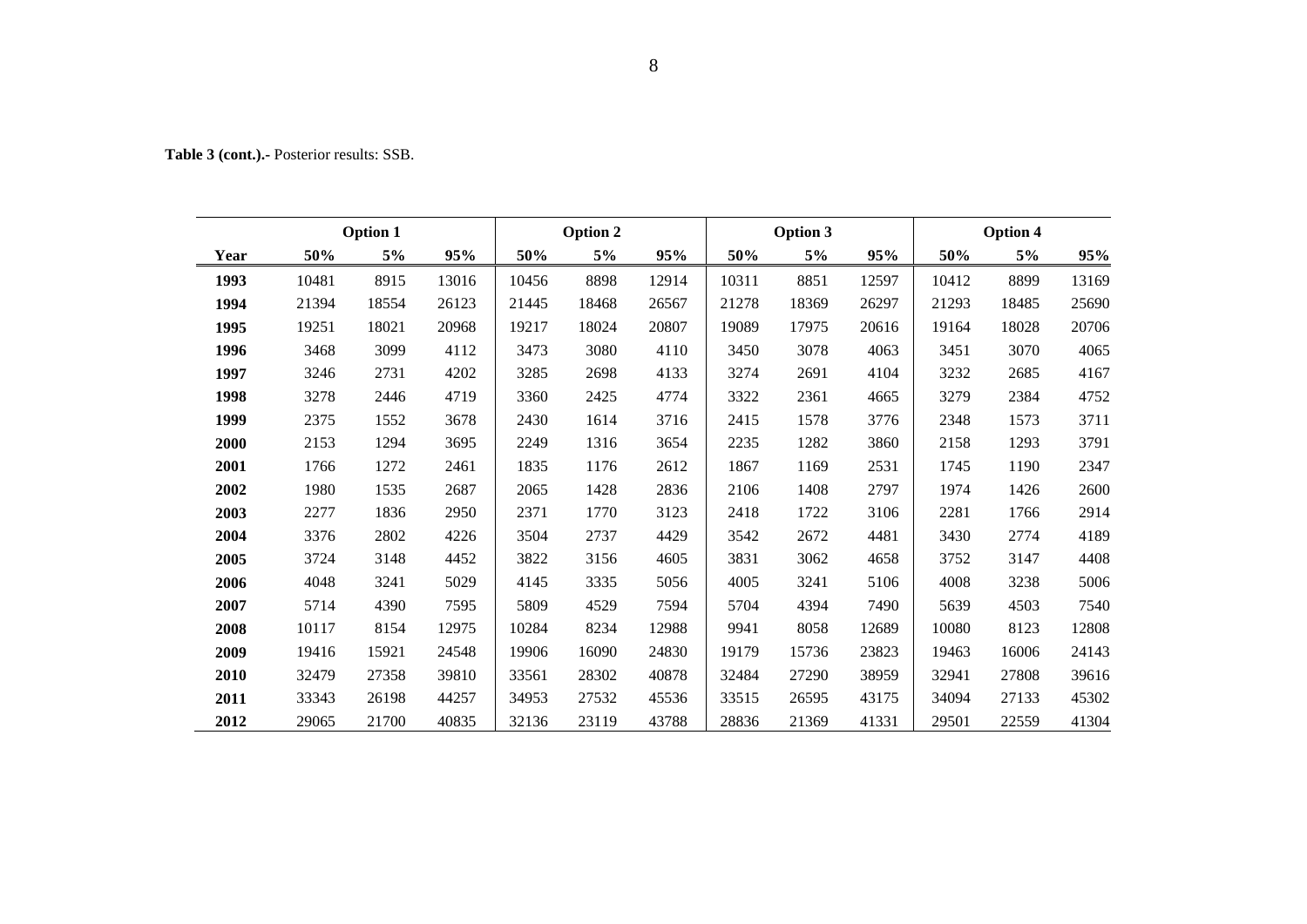**Table 4.-** Posterior results: Recruitment.

|      | <b>Option 1</b> |       |        | <b>Option 2</b> |       |        | Option 3 |       |        | Option 4 |       |        |
|------|-----------------|-------|--------|-----------------|-------|--------|----------|-------|--------|----------|-------|--------|
| Year | 50%             | 5%    | 95%    | 50%             | 5%    | 95%    | 50%      | 5%    | 95%    | 50%      | 5%    | 95%    |
| 1972 | 16165           | 13670 | 20152  | 16060           | 13569 | 19560  | 15550    | 13430 | 18911  | 15710    | 13568 | 18890  |
| 1973 | 56035           | 45797 | 71617  | 55460           | 45578 | 69550  | 53350    | 45090 | 66802  | 54030    | 45228 | 66154  |
| 1974 | 110750          | 91177 | 142320 | 110100          | 90468 | 137705 | 105750   | 89598 | 132605 | 107200   | 90248 | 132300 |
| 1975 | 20585           | 16430 | 27213  | 20405           | 16350 | 26180  | 19560    | 16060 | 25260  | 19780    | 16310 | 24942  |
| 1976 | 9112            | 7447  | 11700  | 9020            | 7417  | 11301  | 8703     | 7336  | 10881  | 8826     | 7370  | 10800  |
| 1977 | 2702            | 2104  | 3626   | 2637            | 2106  | 3551   | 2547     | 2056  | 3355   | 2596     | 2066  | 3350   |
| 1978 | 18245           | 15000 | 23311  | 18120           | 14970 | 22450  | 17460    | 14830 | 21670  | 17665    | 14890 | 21550  |
| 1979 | 12190           | 9891  | 15932  | 12100           | 9866  | 15281  | 11630    | 9769  | 14670  | 11790    | 9862  | 14561  |
| 1980 | 6776            | 5312  | 9188   | 6724            | 5272  | 8961   | 6442     | 5205  | 8507   | 6538     | 5245  | 8519   |
| 1981 | 18825           | 15260 | 24501  | 18655           | 15280 | 23654  | 17990    | 15040 | 22650  | 18205    | 15200 | 22503  |
| 1982 | 18585           | 14979 | 24322  | 18385           | 14858 | 23370  | 17660    | 14760 | 22410  | 17955    | 14829 | 22301  |
| 1983 | 11710           | 9480  | 15192  | 11605           | 9496  | 14701  | 11160    | 9367  | 14062  | 11330    | 9472  | 13931  |
| 1984 | 13225           | 10719 | 17310  | 13080           | 10670 | 16550  | 12600    | 10570 | 16090  | 12770    | 10580 | 15811  |
| 1985 | 52690           | 43308 | 66976  | 52285           | 43178 | 65250  | 50370    | 42600 | 62566  | 51120    | 42808 | 62167  |
| 1986 | 108750          | 91454 | 134810 | 108200          | 91310 | 131215 | 104500   | 90299 | 127200 | 105800   | 90799 | 126305 |
| 1987 | 68835           | 58196 | 85048  | 68360           | 58107 | 82563  | 66100    | 57490 | 79747  | 66985    | 57898 | 79470  |
| 1988 | 14245           | 11740 | 18031  | 14170           | 11730 | 17540  | 13610    | 11570 | 16900  | 13805    | 11640 | 16781  |
| 1989 | 19080           | 16190 | 23356  | 18990           | 16140 | 22722  | 18365    | 16000 | 22061  | 18600    | 16108 | 21991  |
| 1990 | 24125           | 20818 | 29054  | 24020           | 20748 | 28350  | 23310    | 20560 | 27572  | 23565    | 20660 | 27432  |
| 1991 | 61155           | 53698 | 72170  | 60915           | 53550 | 70460  | 59315    | 53120 | 68810  | 59880    | 53410 | 68427  |
| 1992 | 55320           | 48117 | 65796  | 55090           | 48136 | 64262  | 53635    | 47600 | 62702  | 54110    | 47889 | 62689  |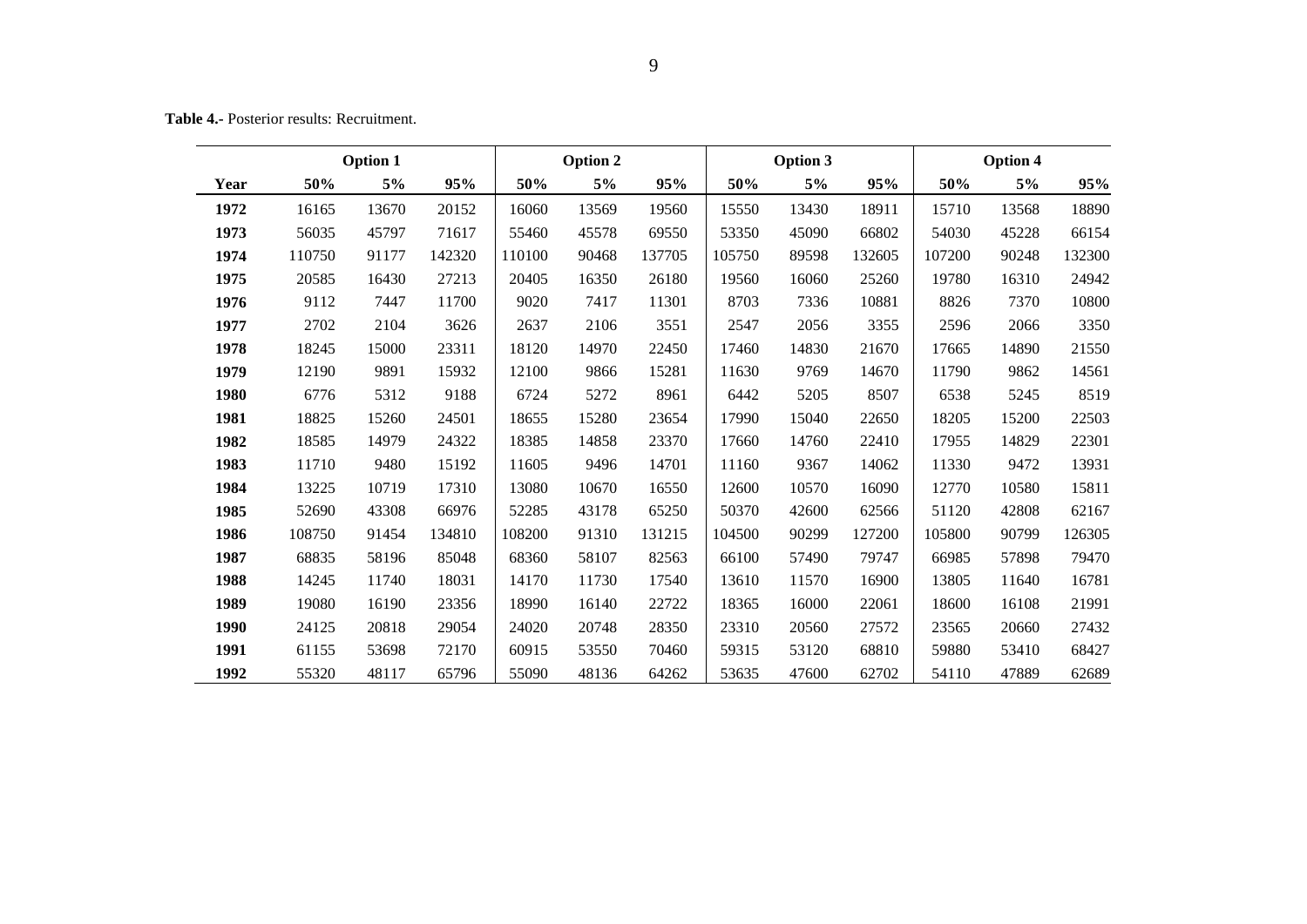**Table 4 (cont.).-** Posterior results: Recruitment.

| <b>Option 1</b> |       |       |        | <b>Option 2</b> |       |        |       | <b>Option 3</b> |        | <b>Option 4</b> |       |        |  |
|-----------------|-------|-------|--------|-----------------|-------|--------|-------|-----------------|--------|-----------------|-------|--------|--|
| Year            | 50%   | 5%    | 95%    | 50%             | 5%    | 95%    | 50%   | 5%              | 95%    | 50%             | 5%    | 95%    |  |
| 1993            | 2995  | 2617  | 3596   | 2975            | 2604  | 3479   | 2905  | 2581            | 3399   | 2932            | 2594  | 3395   |  |
| 1994            | 4111  | 3160  | 5840   | 4084            | 3179  | 5781   | 3943  | 3101            | 5530   | 3990            | 3138  | 5462   |  |
| 1995            | 2154  | 1802  | 2777   | 2150            | 1792  | 2727   | 2097  | 1784            | 2605   | 2087            | 1768  | 2559   |  |
| 1996            | 130   | 87    | 210    | 129             | 85    | 199    | 124   | 81              | 198    | 126             | 84    | 196    |  |
| 1997            | 126   | 80    | 199    | 124             | 80    | 196    | 121   | 81              | 192    | 124             | 77    | 195    |  |
| 1998            | 197   | 142   | 286    | 193             | 144   | 279    | 198   | 146             | 283    | 196             | 142   | 273    |  |
| 1999            | 33    | 23    | 48     | 32              | 23    | 47     | 32    | 23              | 46     | 33              | 24    | 45     |  |
| 2000            | 316   | 197   | 515    | 322             | 196   | 539    | 292   | 189             | 465    | 301             | 183   | 487    |  |
| 2001            | 548   | 346   | 911    | 557             | 355   | 861    | 523   | 348             | 818    | 529             | 336   | 836    |  |
| 2002            | 67    | 41    | 114    | 67              | 42    | 110    | 63    | 40              | 106    | 64              | 40    | 101    |  |
| 2003            | 1190  | 796   | 1821   | 1200            | 808   | 1788   | 1136  | 774             | 1745   | 1128            | 776   | 1781   |  |
| 2004            | 80    | 57    | 116    | 78              | 57    | 112    | 76    | 57              | 109    | 76              | 57    | 106    |  |
| 2005            | 3584  | 2396  | 5605   | 3567            | 2439  | 5573   | 3386  | 2363            | 5203   | 3460            | 2406  | 5231   |  |
| 2006            | 7505  | 5349  | 11540  | 7745            | 5508  | 11520  | 7094  | 5217            | 10540  | 7434            | 5351  | 10790  |  |
| 2007            | 9738  | 6988  | 14820  | 10220           | 7339  | 14770  | 9229  | 6894            | 13440  | 9740            | 7129  | 13780  |  |
| 2008            | 7322  | 5201  | 10860  | 7661            | 5454  | 11083  | 7083  | 5228            | 10494  | 7273            | 5237  | 10680  |  |
| 2009            | 13085 | 9050  | 21540  | 13935           | 9677  | 21814  | 12910 | 8615            | 20153  | 13380           | 8948  | 19740  |  |
| 2010            | 19630 | 10389 | 39804  | 19800           | 10250 | 38802  | 18110 | 10290           | 34175  | 19030           | 9730  | 35786  |  |
| 2011            | 50505 | 22156 | 105525 | 50830           | 23506 | 107600 | 47480 | 21838           | 106210 | 48910           | 20999 | 101300 |  |
| 2012            | 28310 | 9827  | 72286  | 27805           | 10304 | 74164  | 28255 | 10700           | 70570  | 27030           | 9685  | 79258  |  |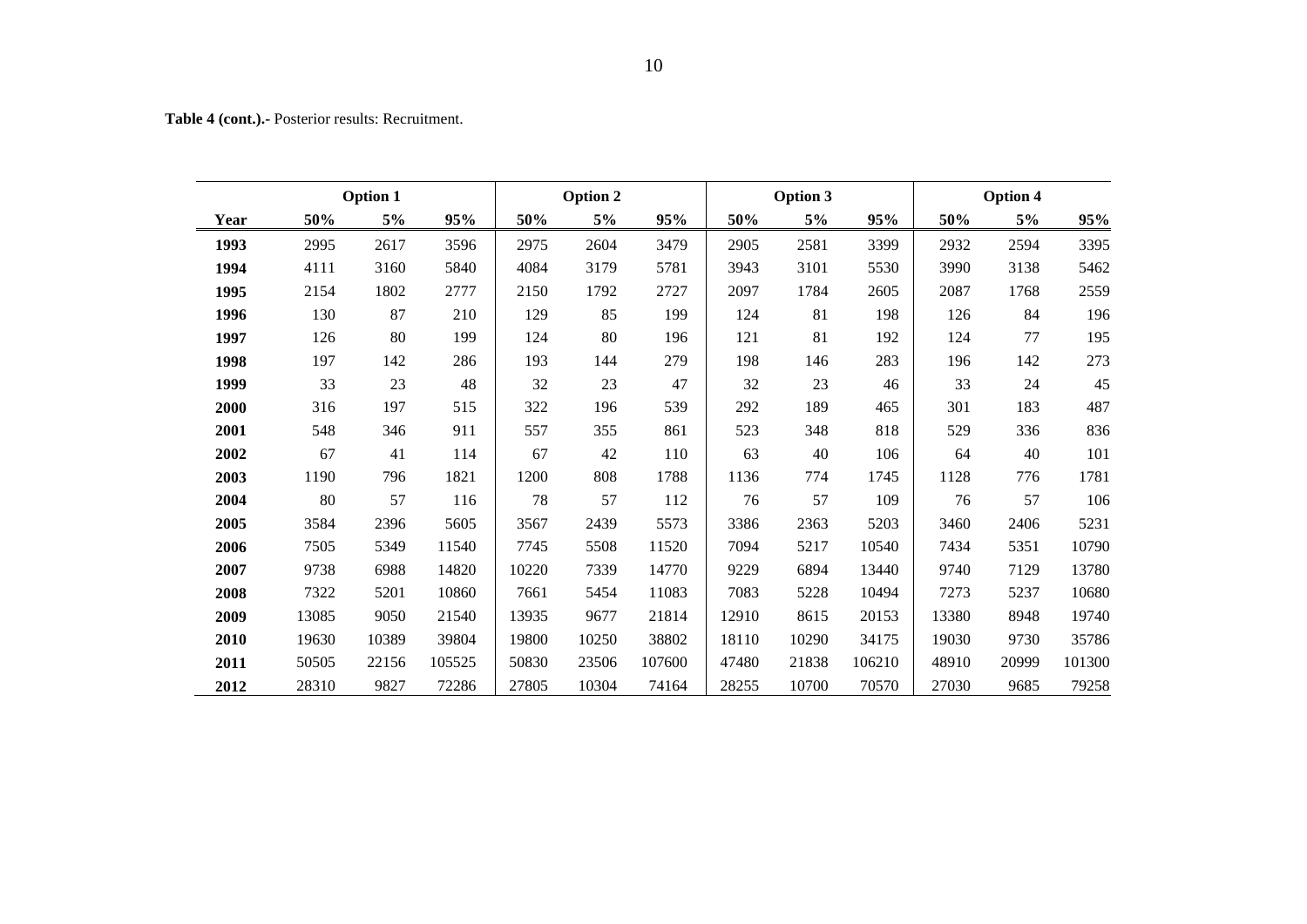**Table 5.-** Posterior results: F<sub>bar</sub>.

| <b>Option 1</b> |       |       |       |       | Option 2 |       |       | Option 3 |       |       | Option 4 |       |
|-----------------|-------|-------|-------|-------|----------|-------|-------|----------|-------|-------|----------|-------|
| Year            | 50%   | 5%    | 95%   | 50%   | 5%       | 95%   | 50%   | 5%       | 95%   | 50%   | 5%       | 95%   |
| 1972            | 0.710 | 0.668 | 0.740 | 0.712 | 0.674    | 0.741 | 0.716 | 0.680    | 0.744 | 0.714 | 0.680    | 0.742 |
| 1973            | 0.603 | 0.558 | 0.630 | 0.604 | 0.559    | 0.631 | 0.608 | 0.563    | 0.631 | 0.606 | 0.562    | 0.630 |
| 1974            | 1.404 | 1.228 | 1.513 | 1.410 | 1.237    | 1.518 | 1.419 | 1.257    | 1.525 | 1.416 | 1.242    | 1.521 |
| 1975            | 0.705 | 0.576 | 0.785 | 0.707 | 0.582    | 0.785 | 0.718 | 0.606    | 0.788 | 0.710 | 0.587    | 0.786 |
| 1976            | 0.354 | 0.320 | 0.383 | 0.356 | 0.323    | 0.384 | 0.359 | 0.327    | 0.387 | 0.359 | 0.328    | 0.385 |
| 1977            | 0.477 | 0.441 | 0.504 | 0.479 | 0.446    | 0.504 | 0.482 | 0.453    | 0.506 | 0.481 | 0.453    | 0.505 |
| 1978            | 0.485 | 0.441 | 0.513 | 0.486 | 0.448    | 0.514 | 0.491 | 0.453    | 0.515 | 0.489 | 0.456    | 0.515 |
| 1979            | 0.739 | 0.674 | 0.790 | 0.741 | 0.676    | 0.793 | 0.747 | 0.683    | 0.797 | 0.745 | 0.685    | 0.795 |
| 1980            | 0.577 | 0.528 | 0.616 | 0.579 | 0.530    | 0.616 | 0.584 | 0.539    | 0.621 | 0.581 | 0.535    | 0.619 |
| 1981            | 0.520 | 0.483 | 0.551 | 0.522 | 0.487    | 0.552 | 0.526 | 0.494    | 0.555 | 0.525 | 0.492    | 0.555 |
| 1982            | 0.624 | 0.572 | 0.666 | 0.626 | 0.579    | 0.667 | 0.632 | 0.588    | 0.668 | 0.631 | 0.582    | 0.666 |
| 1983            | 0.291 | 0.258 | 0.319 | 0.292 | 0.263    | 0.320 | 0.296 | 0.269    | 0.320 | 0.295 | 0.267    | 0.319 |
| 1984            | 0.244 | 0.223 | 0.261 | 0.245 | 0.225    | 0.261 | 0.246 | 0.227    | 0.261 | 0.247 | 0.227    | 0.261 |
| 1985            | 0.597 | 0.540 | 0.633 | 0.597 | 0.543    | 0.634 | 0.600 | 0.552    | 0.634 | 0.600 | 0.551    | 0.633 |
| 1986            | 0.771 | 0.703 | 0.825 | 0.775 | 0.714    | 0.826 | 0.779 | 0.724    | 0.825 | 0.778 | 0.723    | 0.825 |
| 1987            | 0.455 | 0.406 | 0.492 | 0.457 | 0.410    | 0.493 | 0.460 | 0.414    | 0.496 | 0.459 | 0.413    | 0.495 |
| 1988            | 0.516 | 0.471 | 0.550 | 0.518 | 0.477    | 0.551 | 0.523 | 0.482    | 0.553 | 0.521 | 0.485    | 0.552 |
| 1989            | 0.872 | 0.815 | 0.915 | 0.874 | 0.821    | 0.916 | 0.880 | 0.833    | 0.916 | 0.878 | 0.832    | 0.917 |
| 1990            | 0.908 | 0.853 | 0.953 | 0.910 | 0.858    | 0.955 | 0.918 | 0.867    | 0.957 | 0.915 | 0.869    | 0.956 |
| 1991            | 0.500 | 0.466 | 0.527 | 0.501 | 0.471    | 0.527 | 0.506 | 0.477    | 0.528 | 0.503 | 0.474    | 0.527 |
| 1992            | 1.555 | 1.479 | 1.615 | 1.555 | 1.487    | 1.617 | 1.566 | 1.493    | 1.619 | 1.563 | 1.499    | 1.616 |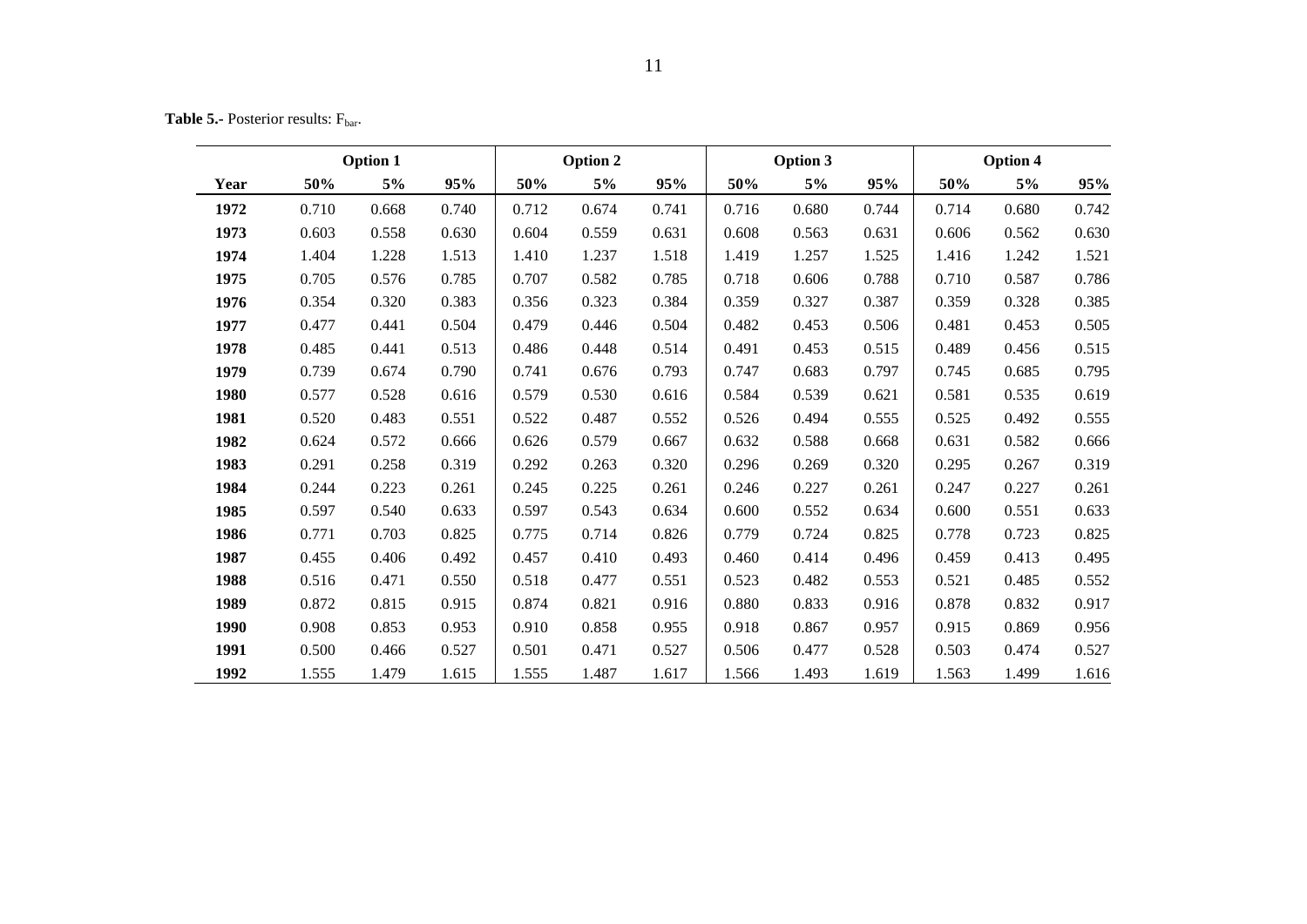Table 5 (cont.). Posterior results: F<sub>bar</sub>.

|      | <b>Option 1</b> |       |       | Option 2 |       |       | Option 3 |       |       | Option 4 |       |       |  |
|------|-----------------|-------|-------|----------|-------|-------|----------|-------|-------|----------|-------|-------|--|
| Year | 50%             | 5%    | 95%   | 50%      | 5%    | 95%   | 50%      | $5\%$ | 95%   | 50%      | 5%    | 95%   |  |
| 1993 | 1.035           | 0.964 | 1.095 | 1.038    | 0.974 | 1.096 | 1.046    | 0.988 | 1.096 | 1.042    | 0.984 | 1.092 |  |
| 1994 | 0.957           | 0.910 | 0.993 | 0.959    | 0.917 | 0.996 | 0.965    | 0.920 | 0.997 | 0.963    | 0.922 | 0.997 |  |
| 1995 | 1.410           | 1.261 | 1.512 | 1.410    | 1.267 | 1.516 | 1.422    | 1.273 | 1.517 | 1.418    | 1.279 | 1.515 |  |
| 1996 | 0.667           | 0.552 | 0.757 | 0.665    | 0.557 | 0.756 | 0.670    | 0.573 | 0.761 | 0.673    | 0.558 | 0.763 |  |
| 1997 | 0.742           | 0.603 | 0.884 | 0.738    | 0.603 | 0.887 | 0.741    | 0.609 | 0.889 | 0.756    | 0.615 | 0.888 |  |
| 1998 | 0.306           | 0.225 | 0.418 | 0.301    | 0.226 | 0.411 | 0.303    | 0.226 | 0.416 | 0.310    | 0.232 | 0.418 |  |
| 1999 | 0.289           | 0.220 | 0.373 | 0.284    | 0.217 | 0.384 | 0.286    | 0.221 | 0.396 | 0.294    | 0.230 | 0.381 |  |
| 2000 | 0.186           | 0.132 | 0.261 | 0.189    | 0.133 | 0.258 | 0.180    | 0.128 | 0.242 | 0.182    | 0.133 | 0.257 |  |
| 2001 | 0.034           | 0.024 | 0.049 | 0.034    | 0.024 | 0.049 | 0.033    | 0.024 | 0.045 | 0.033    | 0.024 | 0.049 |  |
| 2002 | 0.015           | 0.008 | 0.029 | 0.016    | 0.007 | 0.032 | 0.013    | 0.007 | 0.035 | 0.013    | 0.007 | 0.027 |  |
| 2003 | 0.011           | 0.006 | 0.019 | 0.011    | 0.006 | 0.018 | 0.011    | 0.006 | 0.019 | 0.012    | 0.007 | 0.019 |  |
| 2004 | 0.003           | 0.002 | 0.005 | 0.003    | 0.002 | 0.005 | 0.003    | 0.002 | 0.005 | 0.003    | 0.002 | 0.005 |  |
| 2005 | 0.006           | 0.004 | 0.011 | 0.006    | 0.004 | 0.011 | 0.006    | 0.004 | 0.011 | 0.006    | 0.004 | 0.011 |  |
| 2006 | 0.213           | 0.164 | 0.270 | 0.212    | 0.167 | 0.270 | 0.216    | 0.166 | 0.276 | 0.218    | 0.166 | 0.279 |  |
| 2007 | 0.030           | 0.023 | 0.039 | 0.029    | 0.023 | 0.038 | 0.030    | 0.023 | 0.039 | 0.030    | 0.023 | 0.039 |  |
| 2008 | 0.073           | 0.056 | 0.095 | 0.073    | 0.056 | 0.095 | 0.073    | 0.057 | 0.097 | 0.074    | 0.057 | 0.097 |  |
| 2009 | 0.043           | 0.033 | 0.052 | 0.042    | 0.032 | 0.052 | 0.043    | 0.034 | 0.053 | 0.042    | 0.033 | 0.052 |  |
| 2010 | 0.283           | 0.229 | 0.344 | 0.267    | 0.217 | 0.328 | 0.287    | 0.232 | 0.345 | 0.276    | 0.220 | 0.335 |  |
| 2011 | 0.299           | 0.210 | 0.415 | 0.271    | 0.192 | 0.380 | 0.304    | 0.214 | 0.417 | 0.315    | 0.226 | 0.413 |  |
| 2012 | 0.310           | 0.196 | 0.513 | 0.441    | 0.221 | 0.838 | 0.317    | 0.190 | 0.530 | 0.370    | 0.218 | 0.618 |  |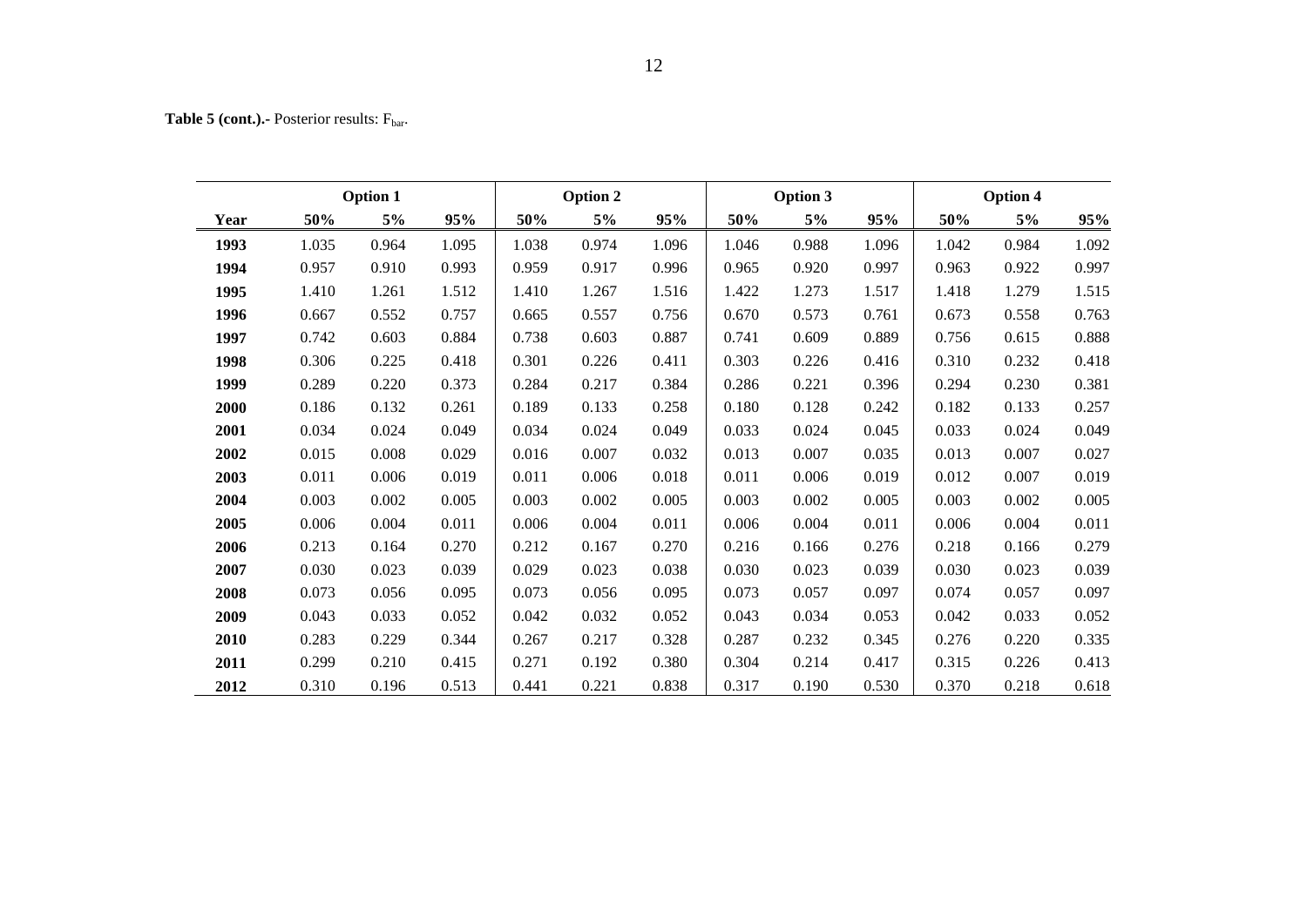

**Figure 1.** Prior and posterior of the catch in 2011 and 2012 for the four options. Note that in Option 3 the x-axis is up to 30 000.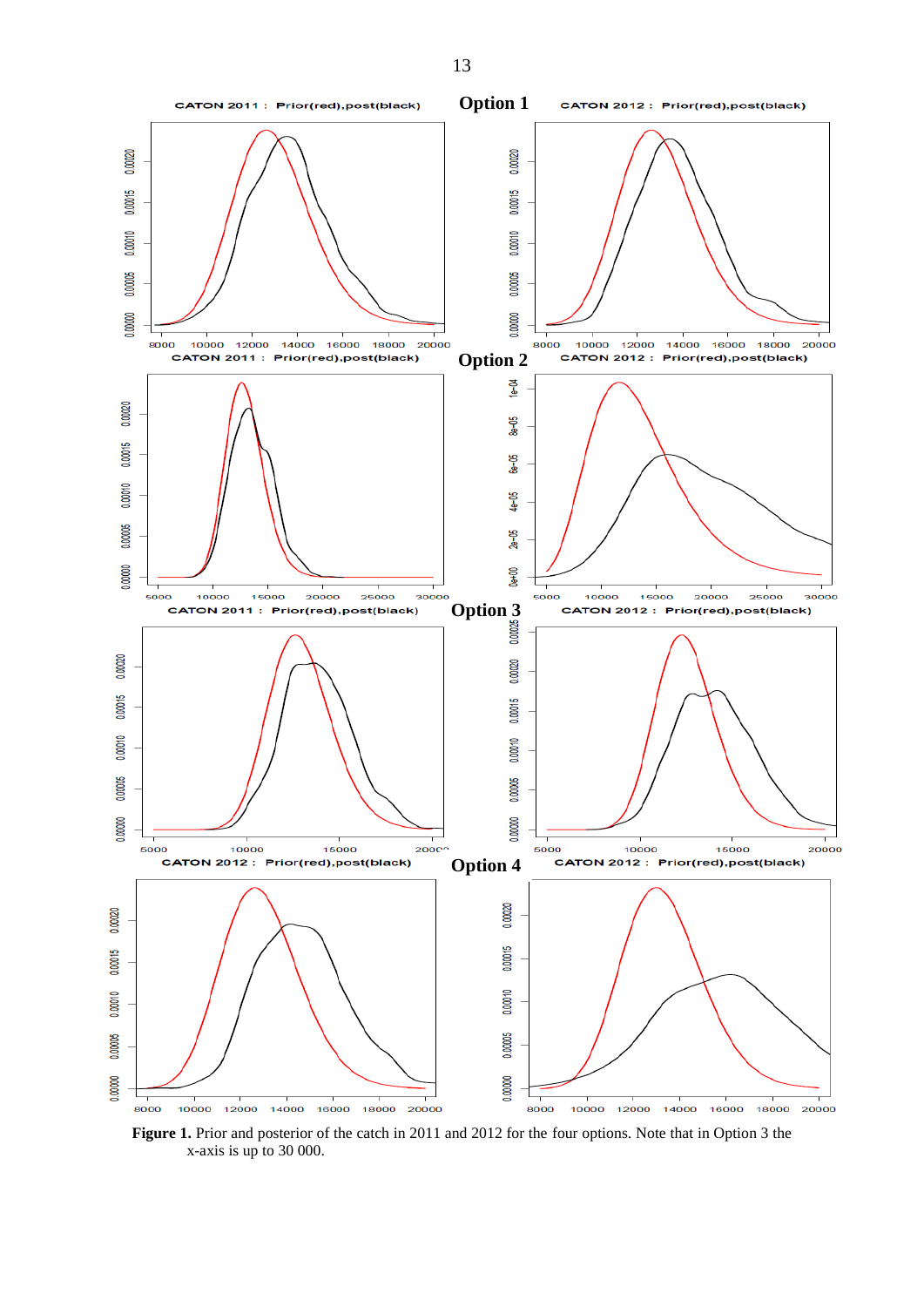

**Figure 2.-** Posterior results: Total Biomass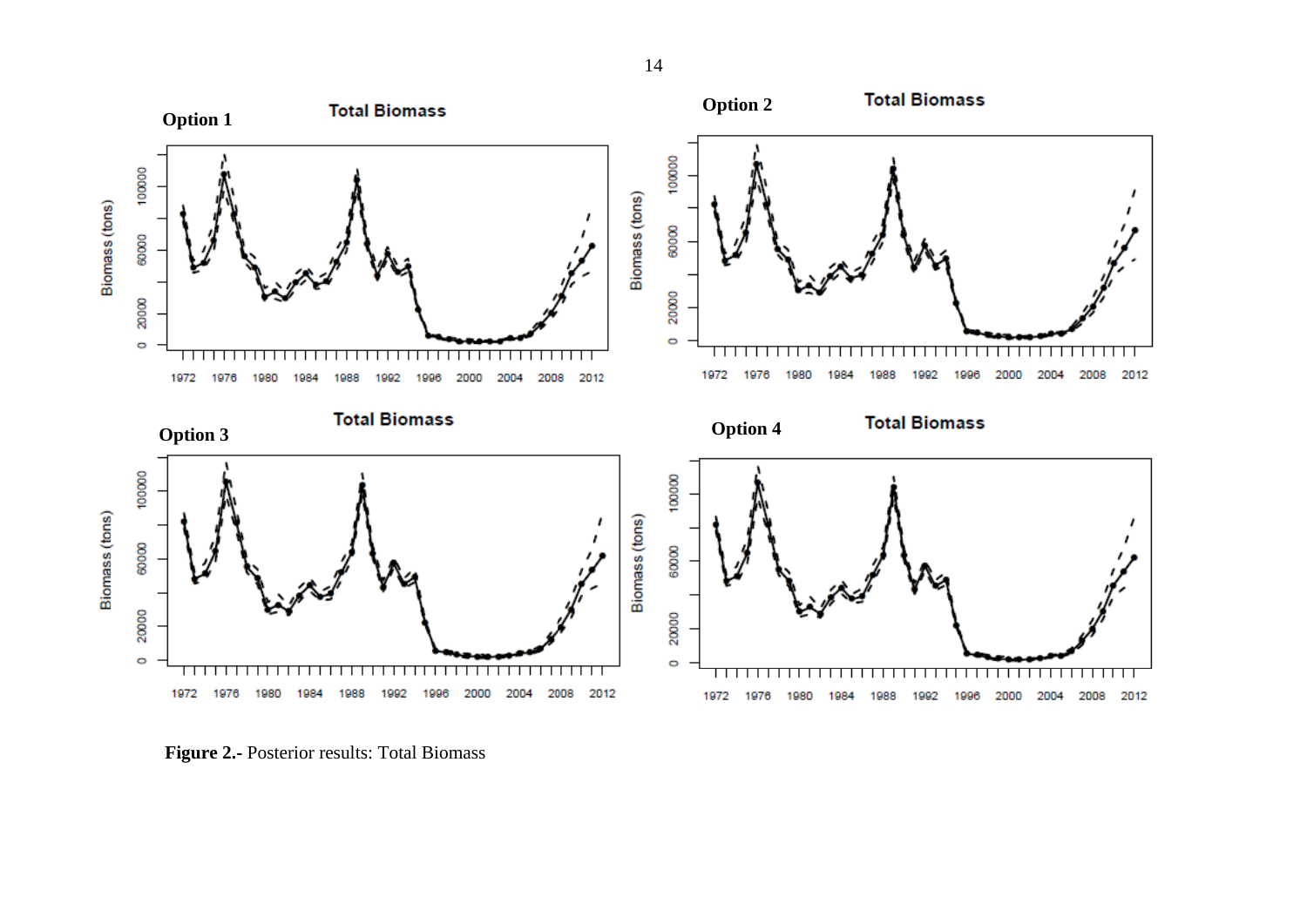![](_page_14_Figure_0.jpeg)

**Figure 3.-** Posterior results: SSB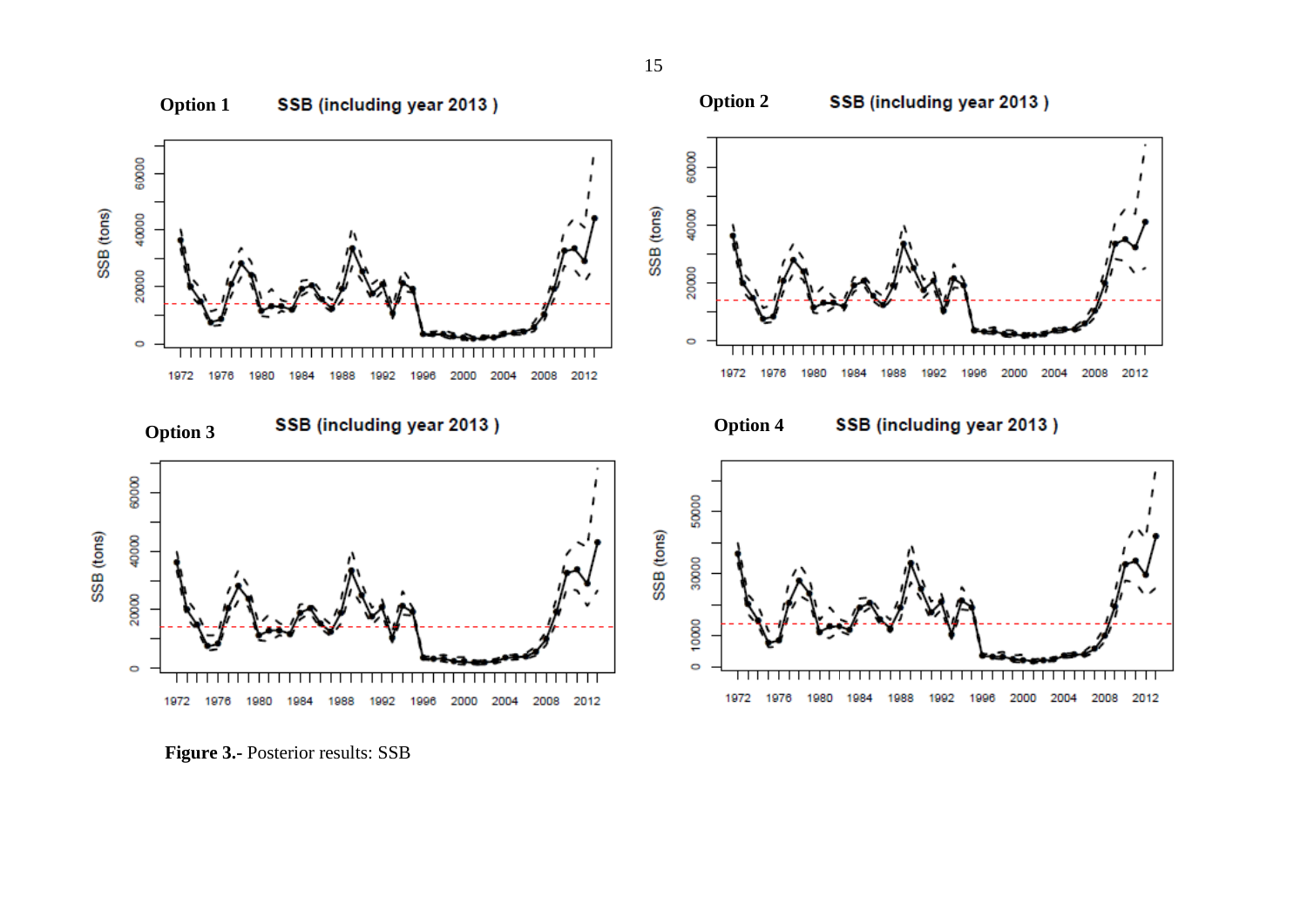![](_page_15_Figure_0.jpeg)

**Figure 4.-** Posterior results: Recruitment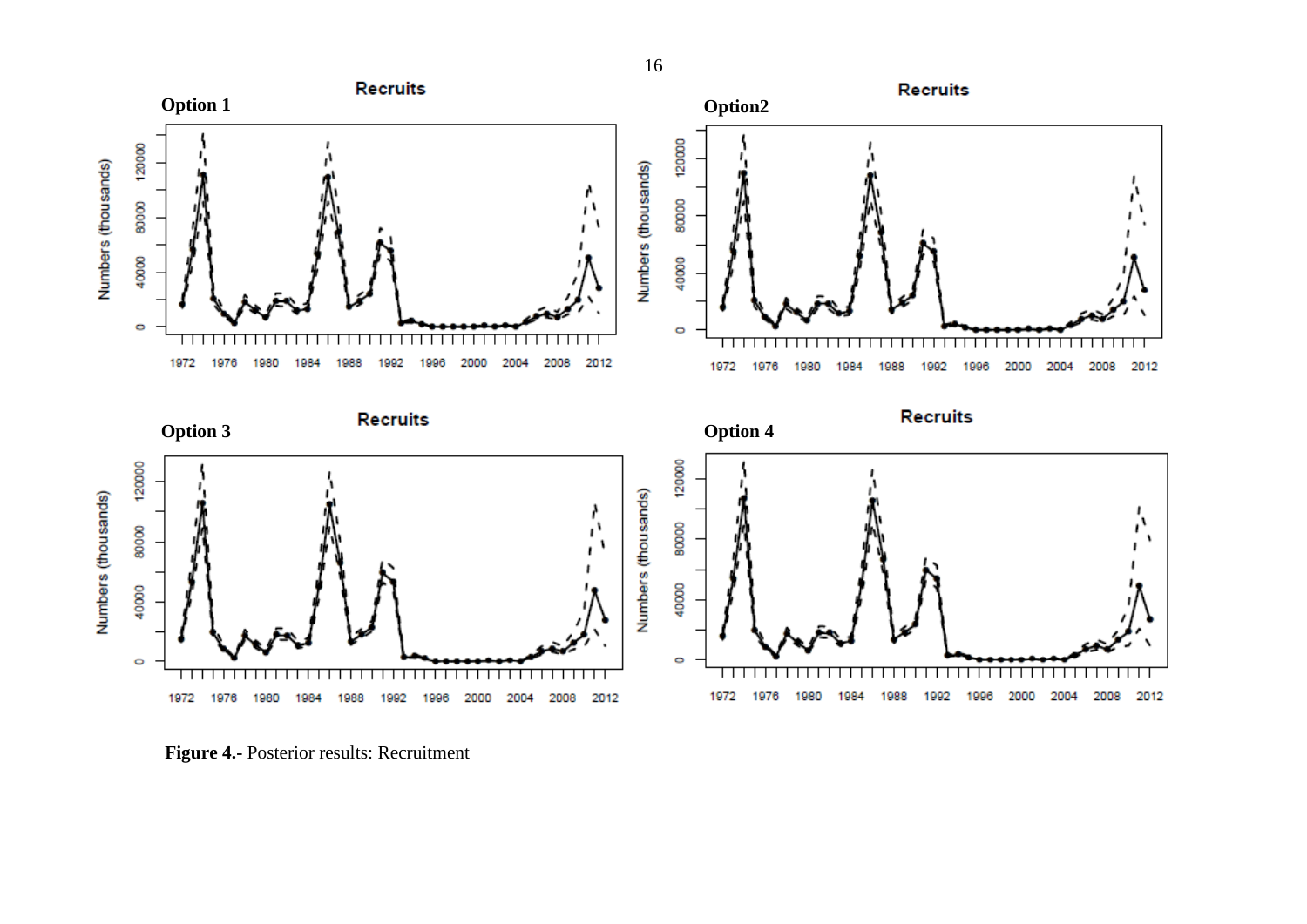![](_page_16_Figure_0.jpeg)

**Figure 5.-** Posterior results: F<sub>bar</sub>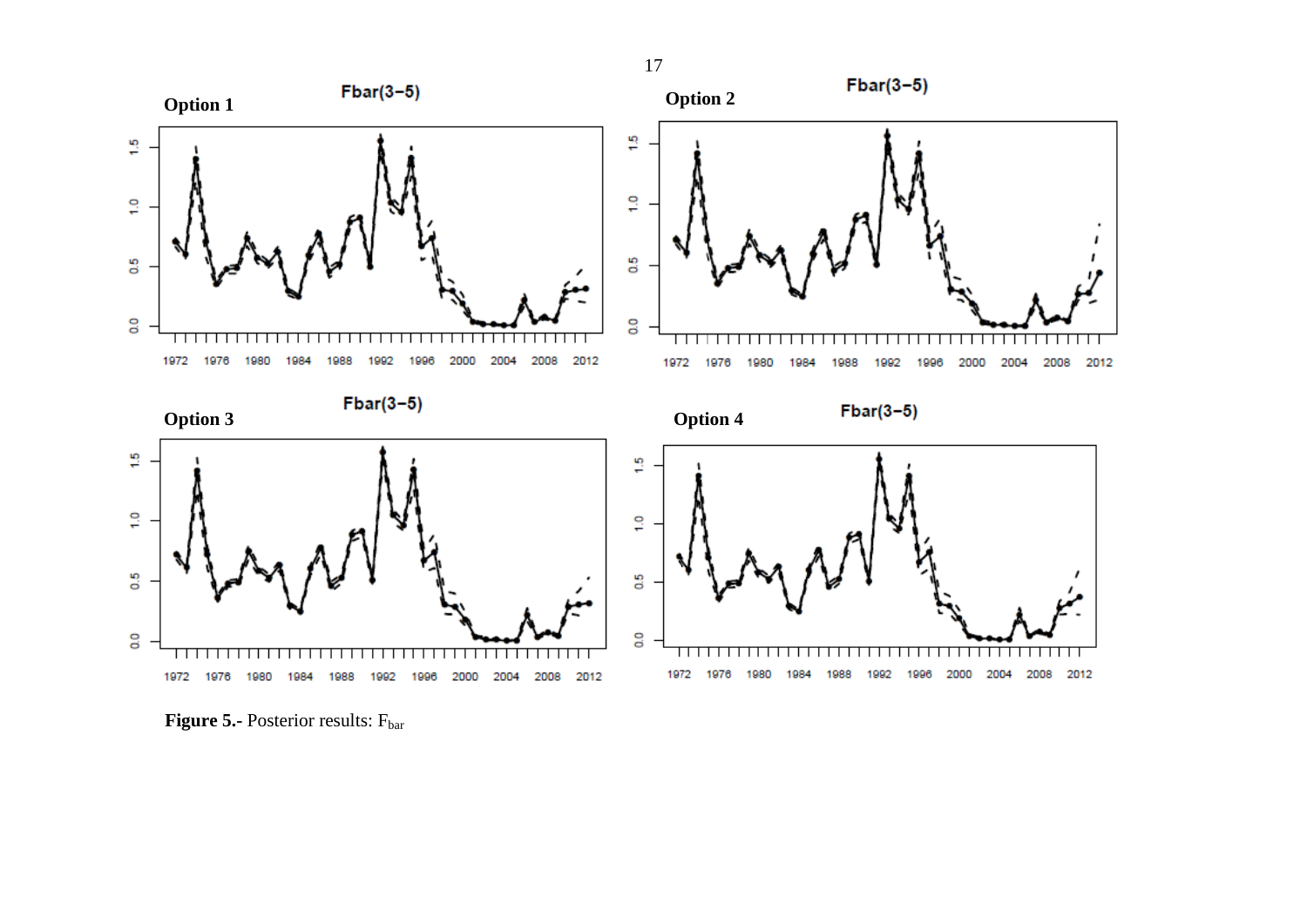![](_page_17_Figure_0.jpeg)

**Figure 6.-** Posterior results: Total Biomass and Total Abundance